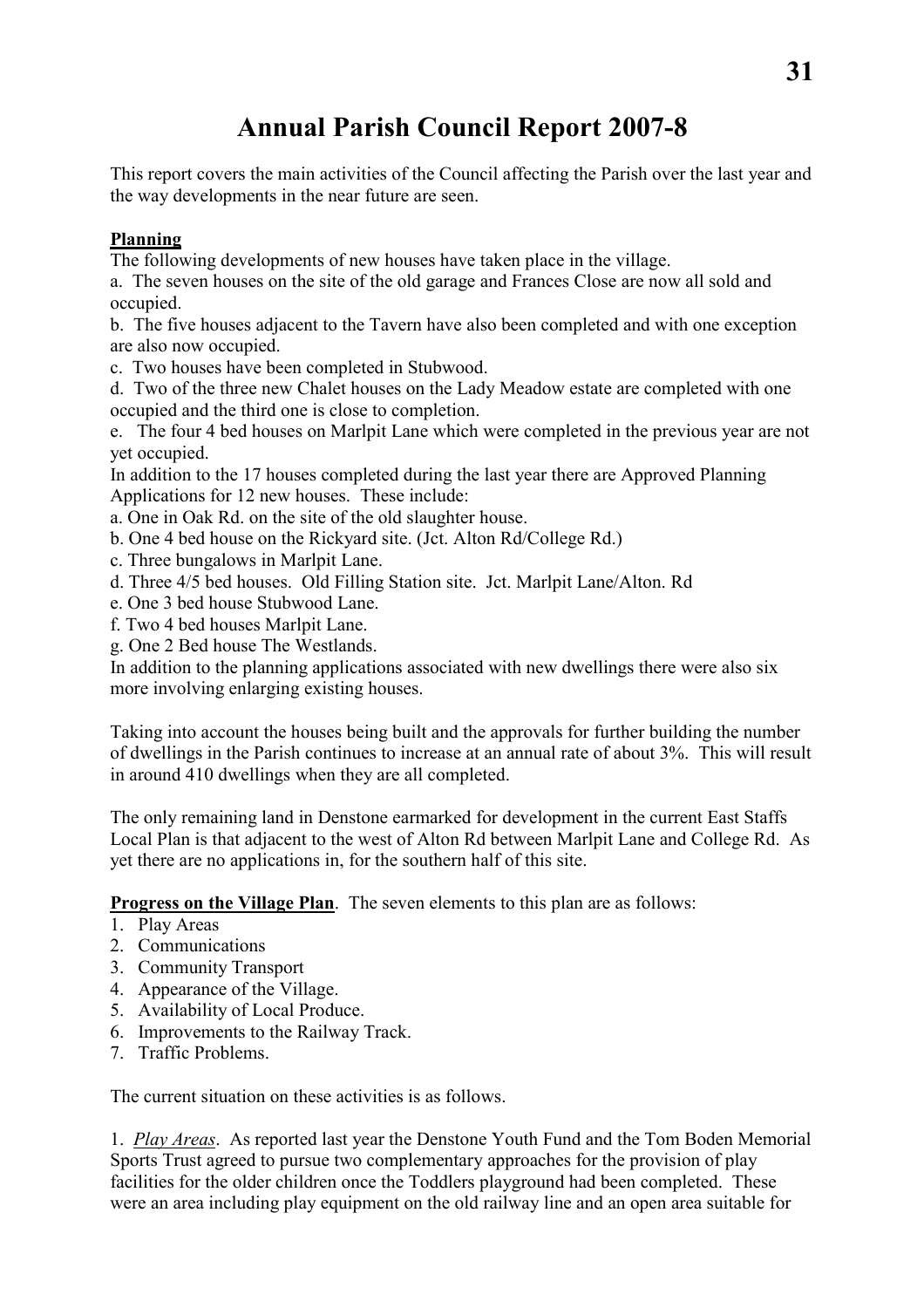kickabout on land off Oak Rd. The DYF are busy raising funds for the Railway Line project and should be starting work on this site this year. The Sports Trust have successfully leased land between Oak Rd. and the Lady Meadow estate to provide a kickabout area. A formal opening of this open area is scheduled for Bank Holiday Monday May 5th.

2. *Communications*. The village website has been further developed by Paul Andrew, the new webmaster, assisted by Jacquie Payne. Financial assistance with the cost of the software was provided through the Local Member Initiative Scheme. The website covers the vast majority of the activities within the village in addition to those of the Parish Council and the Vital Village meetings. It depends on the various organisations to continuously update their individual inputs on activities through Paul in order for the site to be effective. A Welcome Pack for new residents can now be downloaded from the website. Those of you who are not online will find a summary of the Parish Council meetings, together with updates on the main activities in the village, in the Weaver Message which is published monthly.

3. *Community Transport*. This scheme continues in operation but the usage of it has fallen off in the last 6 months.

4. *Maintaining and Improving the Appearance of the Village*. A most important activity here is the scheme for volunteers picking up litter in their various local areas. Co-ordination of this scheme has recently been taken over by Jenny Richardson and she is anxious for existing volunteers, and any others who are prepared to help, to please contact her. Tongs and plastic bags are available to make light work of this task. It is a good time to remind you all that we are once again entered in the Best Kept Village competition. Judging starts on the 1st of May and continues through until the 25th July – let us do our best to make the village as presentable as we can especially our front gardens. Stubwood have again elected to enter the competition in the small village category independently of Denstone. Last year Denstone were second in this class and Stubwood was placed third.

5. *Local Produce*. Due to the their enterprise and many hours of very hard work, Rupert and Emma Evans have succeeded in building and commissioning a Farm Shop and Tea Room offering a large selection of local produce and home cooking. This is a tremendous asset to the village. It must be the finest farm shop in Staffordshire and does the village proud.

6. *Improvements to the Railway Track*. Additional seating has been put in place on the old platforms. Once the new play area has been completed we are planning to provide a hard surfaced footpath from the entrance in College Rd. as far as the Church Porch. This is to enable the children when walking from the school to the Church to avoid walking along the busy main road.

7. *Traffic Problems*. The most important problem area has long been identified as a lack of footpaths particularly along College Road. Children going to school in the morning have to share the narrow roadway with the heavy traffic travelling to and from the College at this time of day. There is now a plan to provide a footpath on the south side of College Road from the Shop and Post Office as far as Richmond House. At the last Annual Parish Meeting, it was reported that a group of Parishioners had formed a Denstone Traffic Calming Action Group. This group inspired by Joe Lewis and Caroline Salt were instrumental in securing funding from both The College and JCB. This in turn enabled the SCC Highway Authorities to make a special case for funding the rest of the project. Previous to this local funding being obtained, SCC reckoned it would be three years before they could allocate the money required from their resources. We now have a firm promise from SCC that this work will be carried